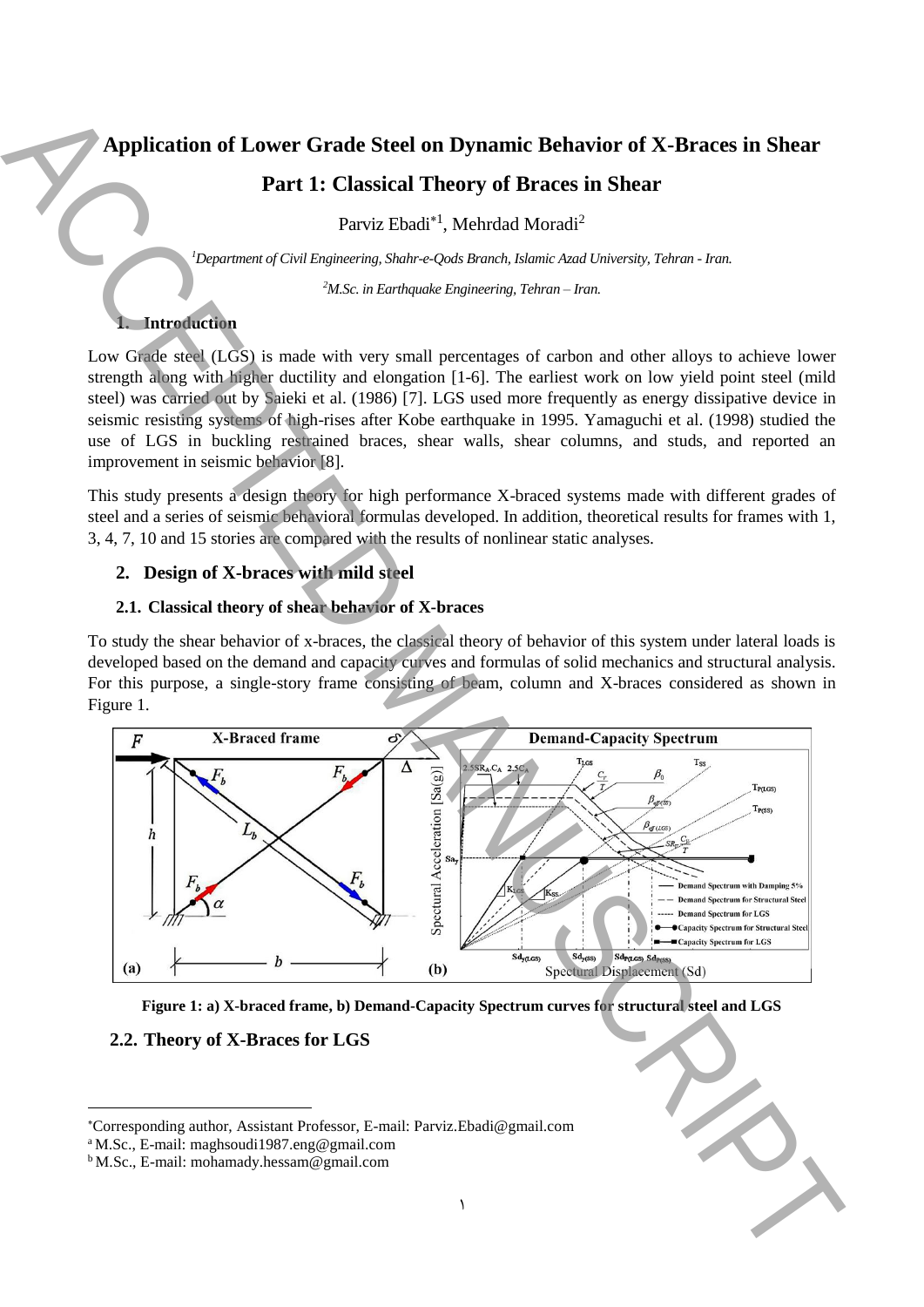Assuming yield strengths of 250 and 90 MPa for structural steel and LGS, respectively and design of both systems for a constant base shear, the cross section of LGS brace will be 2.8 times greater than SS brace. In addition, stiffness of a LGS system will be 2.8 times SS system. Accordingly, natural period of the LGS system designed is about 60 percent of SS system.

It is shown that Target displacement of the LGS frame is expected to be 0.36 times that of SS frame.

By definition of ductility as the ratio of Target Displacement ( $S<sub>dp</sub>$ ) to Yield displacement ( $S<sub>dy</sub>$ ), the relationship of viscous damping with ductility can be expressed as follows.

$$
\mu = \frac{63.7k}{63.7k - \beta_0} \tag{1}
$$

Where,  $\beta_0$  is hysteretic damping and *k* is defined according to ATC40 [9].

By definition of strain hardening slope as  $K = \frac{Sa_y}{\sigma^2}$ *y K*  $=\frac{\sum y_i}{Sd}$ , the relationship of target displacement (*S<sub>dp</sub>*) and damping with hardening coefficient can be calculated as follows:

$$
\alpha K = \frac{Sa_p - Sa_y}{Sd_p - Sd_y} \tag{5}
$$

Finally gives the following relationship:

$$
\beta_0 = 63.7k \left[ \frac{1}{\alpha(\mu - 1) + 1} - \frac{1}{\mu} \right]
$$
\n<sup>(\*)</sup>

#### **3. Design of specimens**

To study the accuracy of the classical theory developed for the seismic behavior of x-braces in structures with different number of stories, its outputs were compared with the results of nonlinear static analysis. For this purpose, buildings with 1, 3, 4, 7, 10 and 15 stories were designed and analyzed by the common seismic design methodology. The plans of analyzed structures are shown in Figure 2.

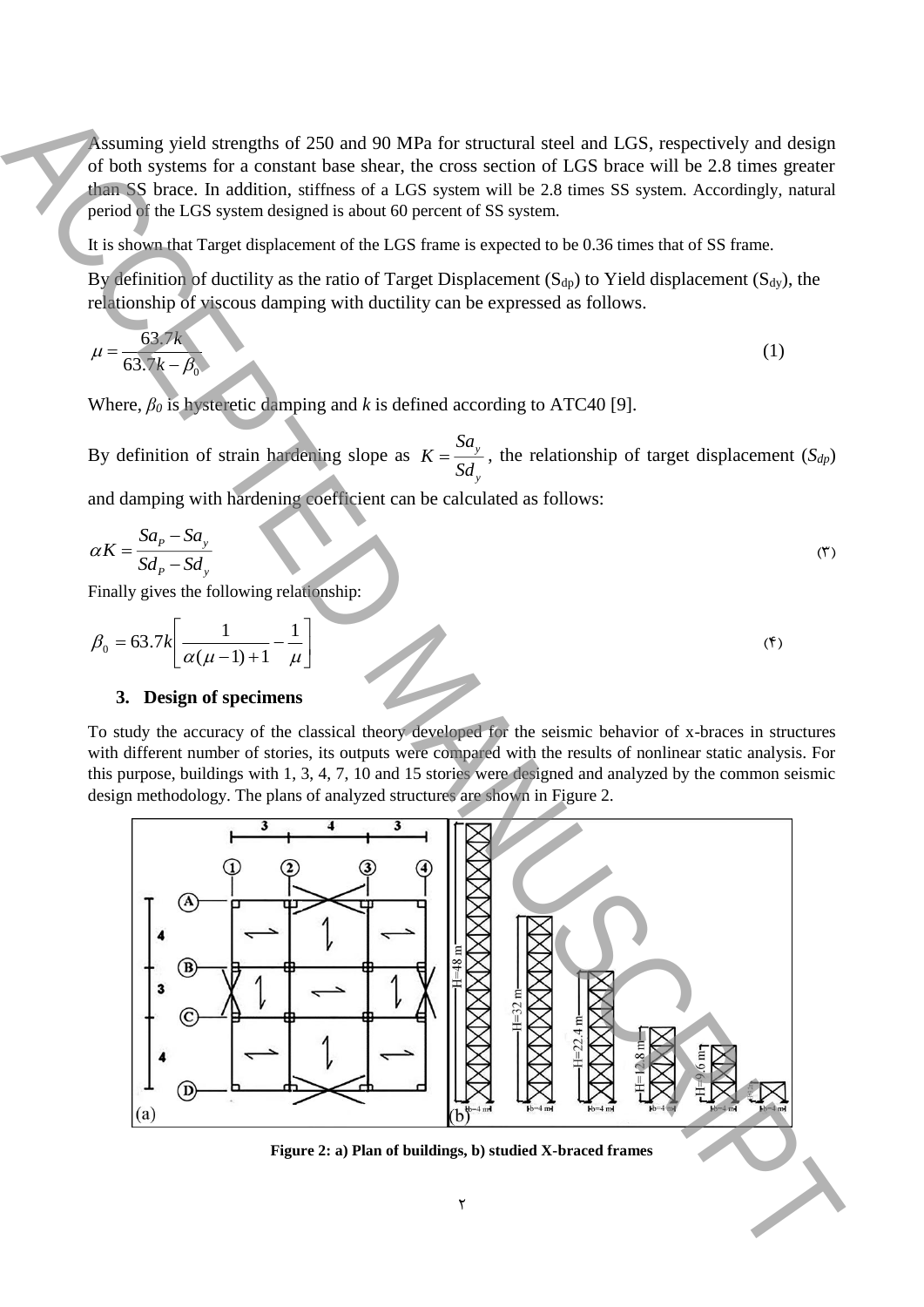# **4. Nonlinear Static Analysis**

The lateral force versus inelastic displacement diagrams can be obtained by Pushover analysis. In this analysis (named as N2 method in ATC40), capacity curves defined as elastoplastic.

Comparing the yield and target displacements of the studied samples, it is observed that the ratio of the yield and target displacement of LGS to SS specimens is close to the values obtained in theory for short buildings with shear behavior (see Table 1). While, increasing the height of building and governing bending deformations in the overall behavior of the structure, the difference between the results of the theory and the analysis increased.

| <b>Specifications</b>               | <b>Theory</b> | 4 story | 7 story | 10 story | 15 story |
|-------------------------------------|---------------|---------|---------|----------|----------|
| $Sd_{y(LGS)}$                       |               | 1.6     | 4.06    | 8.9      | 16       |
| $Sd_{y(SS)}$                        |               |         | 4.9     | 10.55    | 17.3     |
| $\overline{Sd_{y(LGS)}}/Sd_{y(SS)}$ | 0.36          | 0.4     | 0.82    | 0.84     | 0.92     |
| $Sd_{P(LGS)}$                       |               | 10.4    | 10.25   | 13.9     | 19.85    |
| $Sd_{P(SS)}$                        |               | 12.5    | 13.95   | 15.28    | 21.9     |
| $Sd_{P(LGS)}$ $Sd_{P(SS)}$          |               | 0.83    | 0.73    | 0.89     | 0.9      |

**Table 1: comparison of seismic behavioral parameters of pushover analysis with proposed theory**

\* All numbers are based on millimeters.

### **5. Conclusions**

In this paper, a theory for seismic behavior evaluation of X-braced systems with shear behavior proposed. In addition, effects of different grades of steel on seismic parameters discussed using capacity- demand spectral diagrams and proposed classical relations. Also, the relationship of damping with ductility of the structure determined and observed that the steel grade has an impact on seismic parameters of the system. Next, the frames with different number of stories were subjected to nonlinear static analysis. Comparison of the software results with the results of the theory showed that in the low-rise frames, because of dominance of shear displacement effects, the results are close to those predicted by the theory. Higher stability and ductility of the structure obtained by using Lower Grade Steel in design of X-braces. **1.** Nowlinear Startic Amalysis<br>
This analysis tunnol at N2 method in ATC-00, experience con the obtained scaling<br>
Comparing the yield and target displacements of the sameled scaling<br>
Comparing the yield and target displa

# **6. Acknowledgement**

This research was supported by Shahr-e-Qods Branch of Islamic Azad University.

# **7. References**

- [1] Sabouri-Ghomi, S (2010). "Resistant systems Against Side Loads, Plan Use of soft steel", Motivation Publishing.
- [2] Ebadi, P. & Sabouri-Ghomi, S. (2010) "Effects of steel grade on seismic benefits of X-Braced Frames", 14th European Conference on Earthquake Engineering, Ohrid - Macedonia, Aug. 30 - Sep. 3.
- [3] Ebadi, P. & Sabouri-Ghomi, S. (2012) "Conceptual Study of X-Braced Frames with Different Steel Grades using Cyclic Half-Scale Tests", Earthquake Engineering and Engineering Vibration, Springer, Volume 11, Number 3, pp. 313-329, DOI: 10.1007/s11803-012-0124-2.
- [4] Sabouri-Ghomi, S. & Ebadi, P. (2013) "Test Description of Steel X-Bracing System Using Low Grade Steel and Internal Oblique Transverse Stiffeners", The Structural Design of Tall and